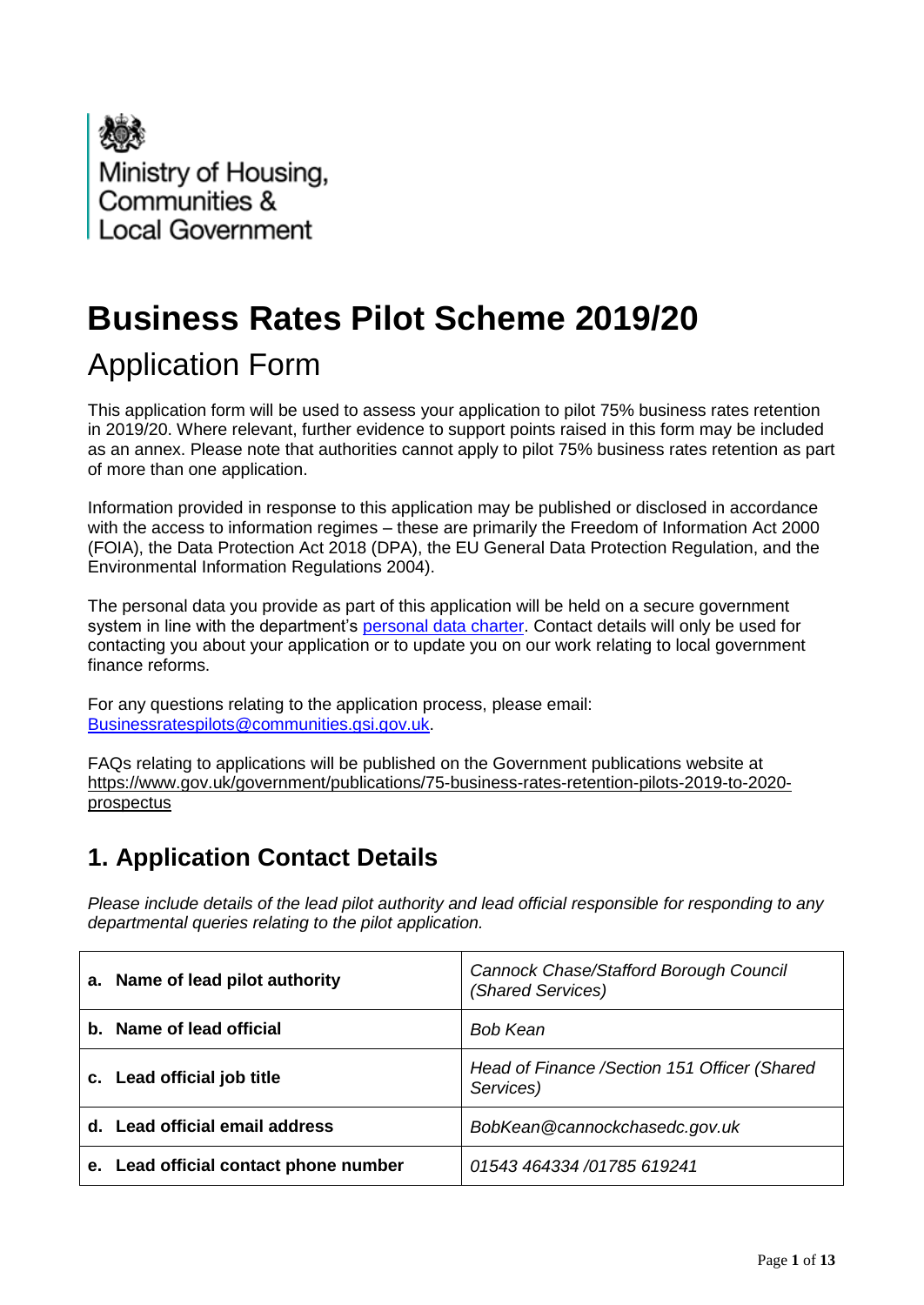### **2. Membership of the Proposed Pool**

*Please list all authorities belonging to the proposed pilot pool below. The application cannot be considered valid unless all of the listed members have endorsed all parts of the application (see Annex A). You can insert/delete lines as needed.*

*For the authority type box, please write down one of the following options for each participating authority: (1) Fire; (2) London Borough; (3) Metropolitan district; (4) County; (5) Shire District; (6) Greater London Authority; (7) Unitary Authority.*

| <b>Authority name</b>                                                    | <b>Authority Type</b> |
|--------------------------------------------------------------------------|-----------------------|
| <b>Staffordshire County Council</b>                                      | (4) County            |
| <b>Stoke-on-Trent City Council</b>                                       | (7) Unitary Authority |
| <b>Staffordshire Commissioner Fire and Rescue</b><br>Authority (SCRFA)*. | $(1)$ Fire            |
| <b>Cannock Chase District Council</b>                                    | (5) Shire District    |
| East Staffs Borough Council                                              | (5) Shire District    |
| <b>Lichfield District Council</b>                                        | (5) Shire District    |
| Newcastle under Lyme Borough Council                                     | (5) Shire District    |
| South Staffordshire District Council                                     | (5) Shire District    |
| <b>Stafford Borough Council</b>                                          | (5) Shire District    |
| <b>Staffordshire Moorlands District Council</b>                          | (5) Shire District    |
| <b>Tamworth Borough Council</b>                                          | (5) Shire District    |
|                                                                          |                       |

*\*The Staffordshire Commissioner is responsible for Police, Fire and Rescue and Crime services and is a partner to the application in that overriding capacity.*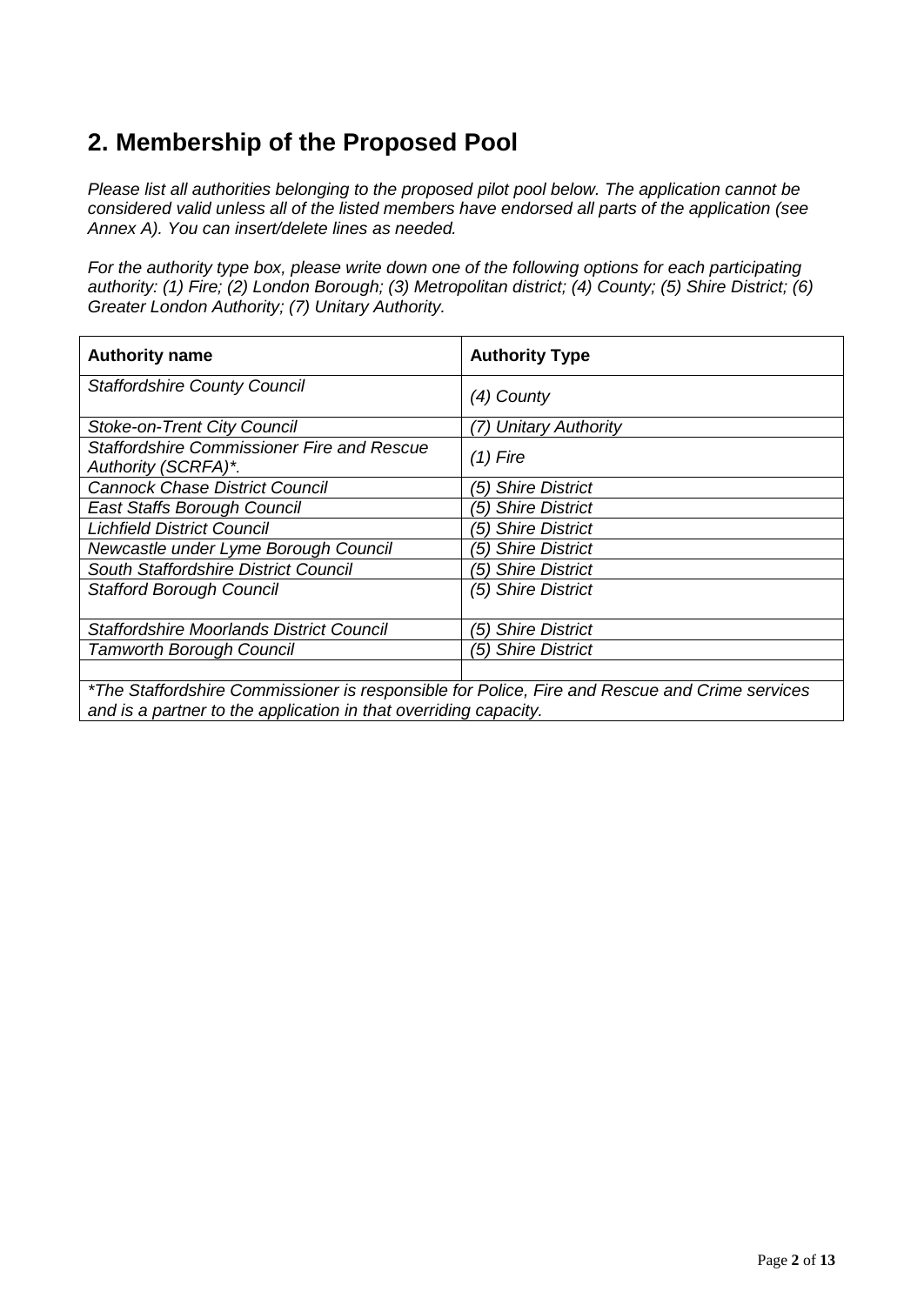### **3. Membership details and pooling arrangements**

*Please answer all of the questions below using short and concise answers. Section 4 will allow you to outline your pilot proposal in more detail.* 

|    | a. Have all members included in the pilot<br>endorsed<br>all<br>parts<br>of<br>this<br>area<br>application?                                                                                                                          | Yes                                                                                                                                                                                                                                                                                                                                                                                                                                                                                                                                                                                                                                                                                                                                              |
|----|--------------------------------------------------------------------------------------------------------------------------------------------------------------------------------------------------------------------------------------|--------------------------------------------------------------------------------------------------------------------------------------------------------------------------------------------------------------------------------------------------------------------------------------------------------------------------------------------------------------------------------------------------------------------------------------------------------------------------------------------------------------------------------------------------------------------------------------------------------------------------------------------------------------------------------------------------------------------------------------------------|
|    | (Please ensure that Annex A is signed by<br>s.151 officer of each area and returned as<br>part of the application to evidence this.)                                                                                                 |                                                                                                                                                                                                                                                                                                                                                                                                                                                                                                                                                                                                                                                                                                                                                  |
|    | b. Do any members of the proposed pool<br>belong to any other current pool?                                                                                                                                                          | Yes                                                                                                                                                                                                                                                                                                                                                                                                                                                                                                                                                                                                                                                                                                                                              |
|    | (If 'no', please move to question 3.d.)                                                                                                                                                                                              |                                                                                                                                                                                                                                                                                                                                                                                                                                                                                                                                                                                                                                                                                                                                                  |
|    | c. If any members of the proposed pool<br>belong to any other current pool, have<br>other members of such pool<br>been<br>informed that the authority is applying to<br>become a pilot as part of a different<br>pool?               | Yes                                                                                                                                                                                                                                                                                                                                                                                                                                                                                                                                                                                                                                                                                                                                              |
|    | d. Are there any precepting authorities that<br>are not part of the proposed pilot area?                                                                                                                                             | No. The Staffordshire Police and Crime<br>Commissioner is a full partner to the pilot area                                                                                                                                                                                                                                                                                                                                                                                                                                                                                                                                                                                                                                                       |
|    | (If 'yes', please move to question 3.e.)                                                                                                                                                                                             |                                                                                                                                                                                                                                                                                                                                                                                                                                                                                                                                                                                                                                                                                                                                                  |
|    | e. If there are any precepting authorities<br>that are not part of the proposed pilot<br>area, are these precepting authorities<br>aware of this proposal?                                                                           | N/A                                                                                                                                                                                                                                                                                                                                                                                                                                                                                                                                                                                                                                                                                                                                              |
| f. | Are all members of the proposed pilot<br>area willing to collaborate with MHCLG<br>officials on system design of the new<br>business rates retention system, sharing<br>additional<br>data<br>information,<br>and<br>as<br>required? | Yes. All members are keen to contribute to the<br>vision, transitional and operational elements of<br>the 2019/20 pilots.<br>In addition to contributing to transition issues,<br>between the 50% and 75% schemes, and it's<br>various components. Members particularly wish<br>to contribute to how the administrative and<br>financial impact of the Appeals; Tier splits;<br>Section 31 grants; Transfer between Central<br>and Rating Lists; treatment of Enterprise Zones;<br>Resets and pooling etc. can be reduced. The<br>objective being to simplify the Business Rates<br>Retention system enabling, true growth to be<br>identified and rewarded, and the impact of<br>volatility reduced to an acceptable and<br>controllable level. |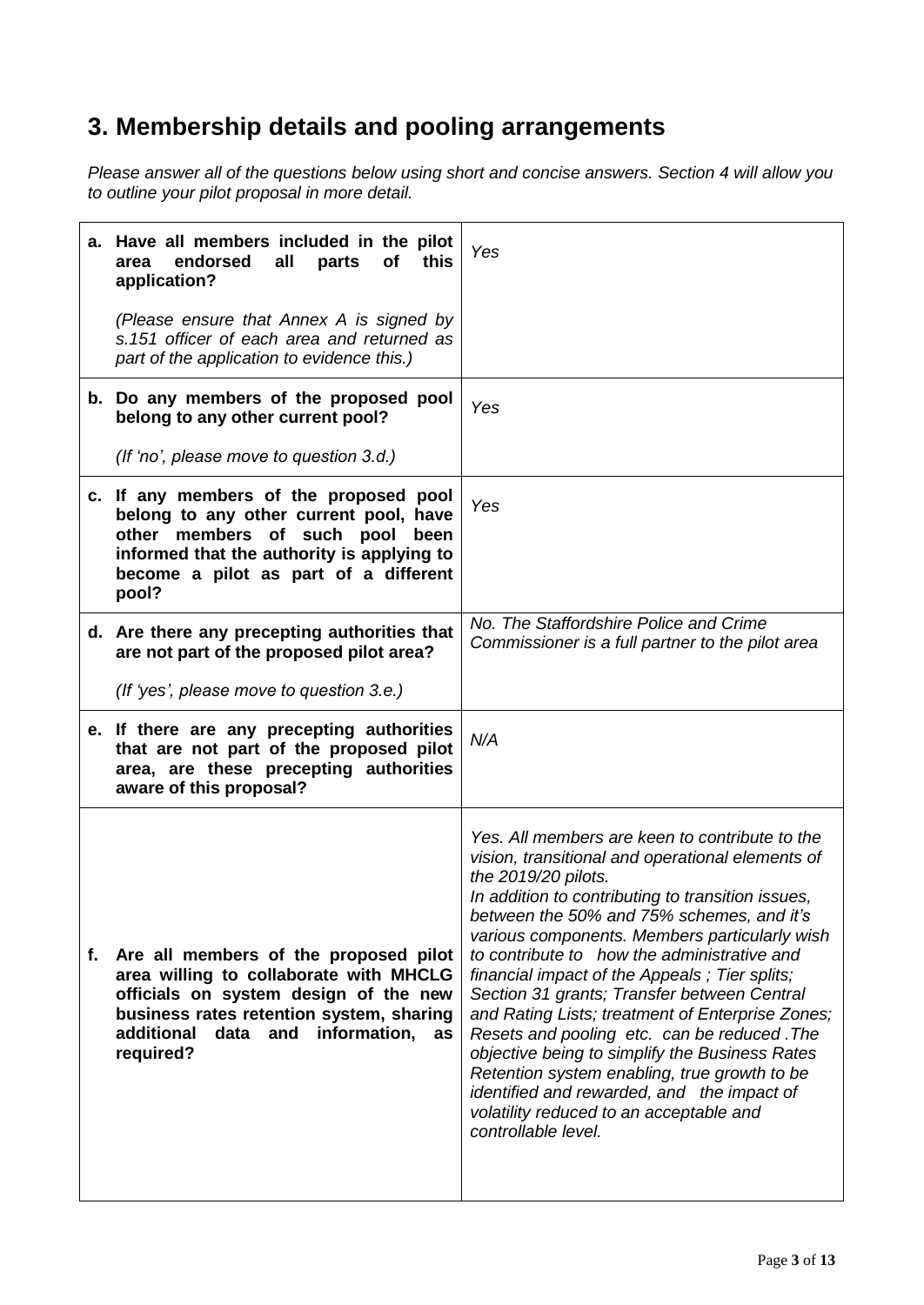#### **g. How does the pilot pool propose to split non-domestic rating income in two-tier areas?\***

*(F.ex. the pilot pool could propose to split the shares as in the current 50% business rates retention, or propose to test different kinds of tier split arrangements as part of the pilot.)*

*(\*The department will use this information in regulations to designate a tier split for the pooled pilot area. In practice, the pilot pool will be given one overall tariff or top-up, and the members of the pool can agree to change the headline tier split.)*

*The pilot is unique in that it is based upon the additional 25% rewards of the 75% scheme being fully passported to upper tier authorities .The proposal aims to take into account the additional cost burdens of an ageing population and increasing numbers of vulnerable children, but maintaining resources at District level, recognising their essential preventative role in relation to social care and well being. The proposed split and associated governance arrangements is intended to provides a distinct balance between incentive based rewards and mitigating the risks from volatility. This would be achieved by enhancing the countywide growth aspirations to deliver sustained economic growth via the relevant rewards from piloting 75% business rates retention but at the same time effectively eliminating the risk to upper tier authorities arising from the enhanced tier split. To this end the following local agreement on tier splits would be piloted:*

| spiits wuulu be piioteu.    |                           |         |
|-----------------------------|---------------------------|---------|
| <b>Two Tier Authorities</b> | <b>2019 Pool</b><br>(75%) | Current |
|                             |                           | (50% )  |
| <b>Staffordshire County</b> | 34%                       | 9%      |
| Council                     |                           |         |
| <b>Fire and Rescue</b>      | 1%                        | 1%      |
| Service                     |                           |         |
| District /Borough           | 40%                       | 40%     |
| Councils                    |                           |         |
| <b>Unitary Authority</b>    | <b>2019 Pool</b><br>(75%) | Current |
|                             |                           | (50% )  |
| Stoke-on-Trent City         | 74%                       | 49%     |
| Council                     |                           |         |
| Fire and Rescue Service     | 1%                        | 1%      |

*Inevitably ,such a tier split carries with it greater risk .However ,our own Governance arrangements ensure that no authority will be worse off as compared to the current 50% pooling arrangements that exist within Staffordshire and in particular the change in Tier Splits.*

*The risk and reward relationship is embedded in the proposed internal Governance arrangement of the pool but the pilot would also be keen to pilot any other proposed changes arising from the design of the 75% scheme to help manage the level of risk and reward open to Councils in multi tier areas*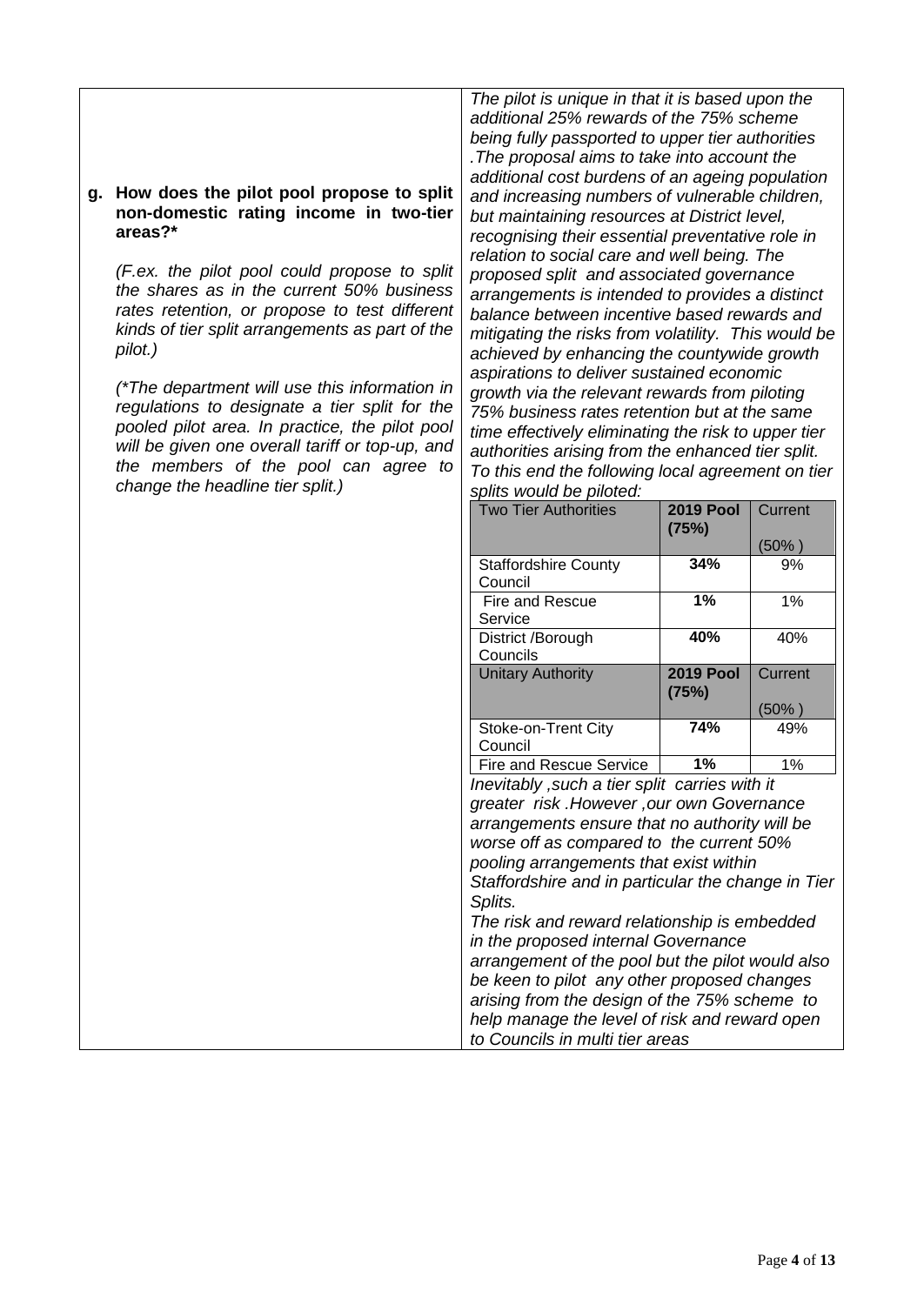|    | h. Do you propose to retain any of the<br>additional 25% of retained business rates<br>in an investment pot or similar and<br>distribute this after 2019/20?<br>(If 'no', please move to question 3.j.) | $No$ – the pilot fully intends to utilise the<br>additional resources in-year (see Details of<br>Proposals 4b) both from a financial<br>sustainability perspective and as a funding<br>enabler to develop and implement the medium<br>term delivery plans of the Strategic Economic<br>Plans for its area. If, in the eventuality of non<br>delivery in -year, the earmarked allocations will<br>be rolled over to 2020/21                                                                                                                                                                                                                                                                                                                   |
|----|---------------------------------------------------------------------------------------------------------------------------------------------------------------------------------------------------------|----------------------------------------------------------------------------------------------------------------------------------------------------------------------------------------------------------------------------------------------------------------------------------------------------------------------------------------------------------------------------------------------------------------------------------------------------------------------------------------------------------------------------------------------------------------------------------------------------------------------------------------------------------------------------------------------------------------------------------------------|
| i. | If any of the additional 25% of retained<br>business rates are kept in an investment<br>pot or similar, how will this be distributed<br>after 2019/20?                                                  | N/A                                                                                                                                                                                                                                                                                                                                                                                                                                                                                                                                                                                                                                                                                                                                          |
| j. | What is the anticipated income above<br>baseline funding level for the pilot pool<br>over 2019/20 (in £)?                                                                                               | The Staffordshire Wide Pilot Proposal is<br>estimated to generate additional resources of<br>some £13.3 million in 2019/20. In accordance<br>with the <b>Proposed Tier Splits</b> , as outlined<br>above, £9.5 million (71%) would be directly<br>allocated to the two upper tier authorities and<br>£3.8 million to the other authorities. All eleven<br>authorities would benefit from the pilot from both<br>a financial sustainability aspect and investment<br>initiatives. The proposal would secure, as a<br>minimum, £2.9 million of ongoing resources to<br><b>Maximise Economic Growth. A successful</b><br>pilot application would also release £5.8 million<br>of existing resources (please see Page 8 Details<br>of Proposals) |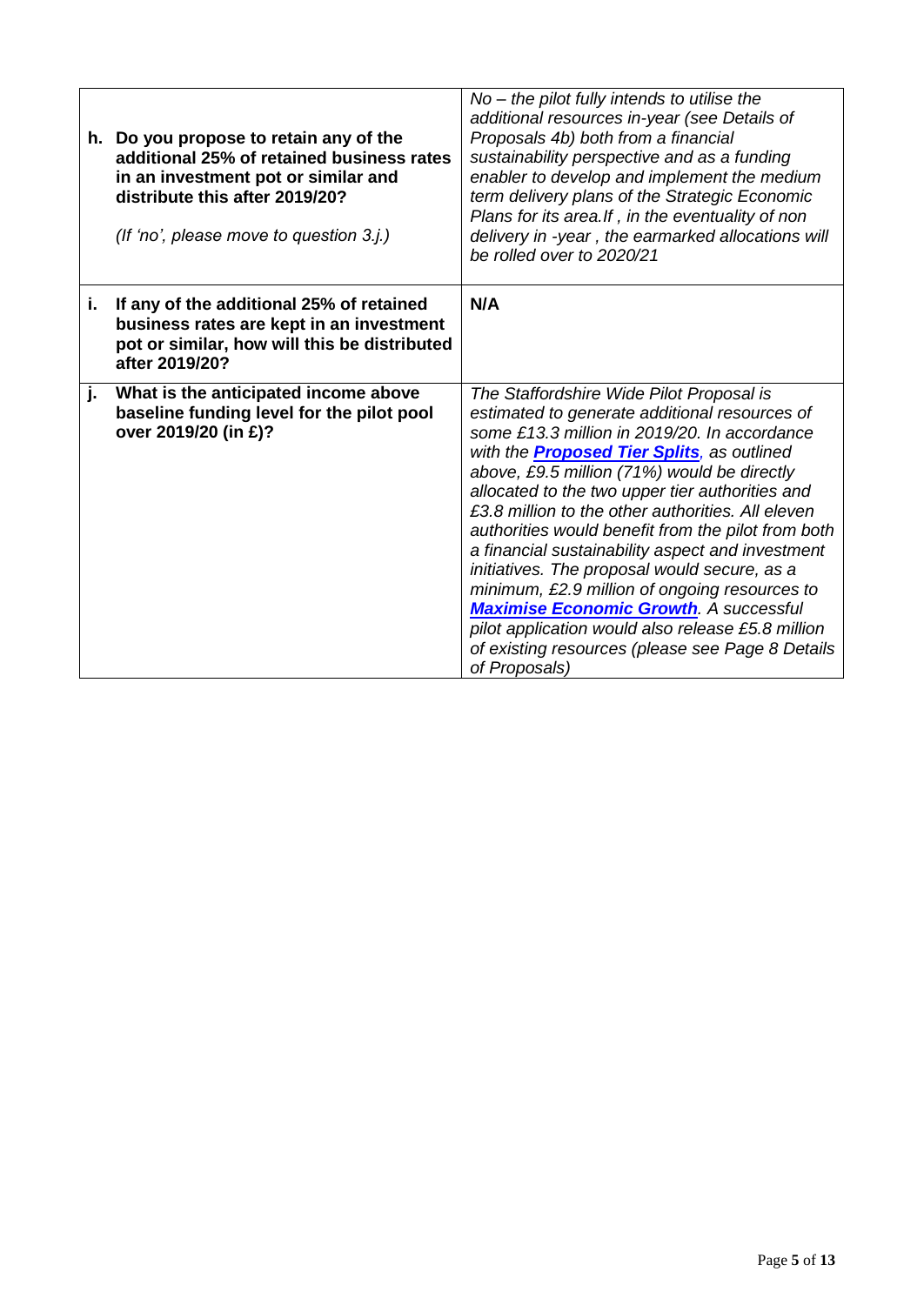| k. What is the business rates base of the<br>proposed pilot area like and what is its<br>relevance to the economic geography of<br>the area?<br>(F.ex. you could describe the size and types<br>of hereditaments in the area, business<br>sectors relevant to the area, or the size of | The proposed pilot area is considered to be of a<br>sufficient scale and diversity that would be ideal<br>for a pilot. The total Rateable Value for the pilot<br>area is some £967 million and includes 2<br><b>Enterprise Zones and various Renewable</b><br>Energy Schemes. The proposed pilot area<br>would represent the largest Rateable Value for<br>a County area in the East/West Midlands                                                                                                                                                                                                                                                                                                                                                                                                                  |
|----------------------------------------------------------------------------------------------------------------------------------------------------------------------------------------------------------------------------------------------------------------------------------------|---------------------------------------------------------------------------------------------------------------------------------------------------------------------------------------------------------------------------------------------------------------------------------------------------------------------------------------------------------------------------------------------------------------------------------------------------------------------------------------------------------------------------------------------------------------------------------------------------------------------------------------------------------------------------------------------------------------------------------------------------------------------------------------------------------------------|
| your business rates base in relation to<br>baseline funding levels.)                                                                                                                                                                                                                   | Regions.<br>The area incorporates a wide range of<br>industries reflecting Staffordshire's rural, peri-<br>urban and urban economy. Whilst urban areas<br>account for a large proportion of our population<br>and economic activity, around 80% of the area<br>is classified as rural and these areas are also<br>home to a large segment of the population and<br>strong base of enterprise and employment. At<br>the one end of the scale, Stoke on Trent is<br>classed as "4. Urban with City and Town" within<br>the ONS Rural Urban Classification whereas<br>Staffordshire Moorlands is classed as 64.4% "2.<br>Largely Rural ".                                                                                                                                                                              |
|                                                                                                                                                                                                                                                                                        | The area is on a journey of economic<br>transformation as reflected in the recent demise<br>of Rugeley Power Station. Its industrial heritage<br>of coal mining and potteries has changed to<br>high tech manufacturing, logistics and tourism.<br>The i54 development combined with transport<br>and digital infrastructure and the development of<br>a regional Retail Outlet Centre, are notable<br>successes. Analyses of Rateable Values<br>illustrate this diversity within the area.<br><b>Warehouses, Factories and Workshops</b><br>combined represent 32% of our Rateable Value<br>yet the single highest rateable value is Alton<br>Towers Theme Park. Whilst this represents less<br>than 1% of our combined Rateable Value, it<br>represents exactly 15% of Staffordshire<br>Moorlands Rateable Value. |
|                                                                                                                                                                                                                                                                                        | The business rates Gearing ratio, reflecting<br>the resources available compared to<br>assessed need within Staffordshire, ranges<br>from 0.24 to 6.91. However, the overall ratio<br>for the area is 0.89 and is close to the<br>optimum in balancing risk and reward.                                                                                                                                                                                                                                                                                                                                                                                                                                                                                                                                             |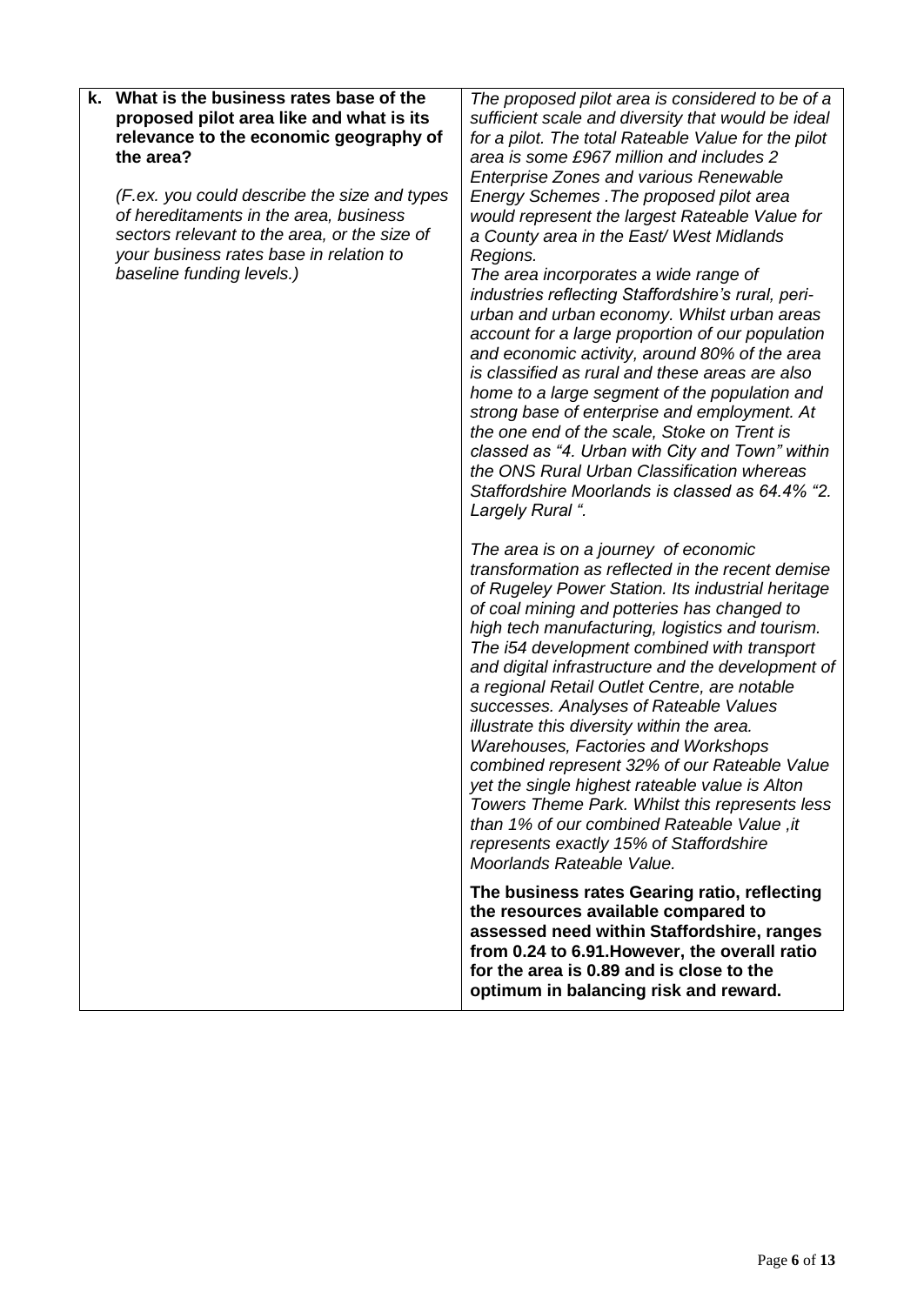| What pooling arrangements would the<br>I.                                                      | <b>Authority</b><br><b>Proposed Pooling</b>                                                                                                                                                                                                                                                                                                                                                                                                                                                                                                                                                                              |  |  |
|------------------------------------------------------------------------------------------------|--------------------------------------------------------------------------------------------------------------------------------------------------------------------------------------------------------------------------------------------------------------------------------------------------------------------------------------------------------------------------------------------------------------------------------------------------------------------------------------------------------------------------------------------------------------------------------------------------------------------------|--|--|
| members of the pilot like to see if their                                                      | <b>Arrangement if</b><br><b>Unsuccessful</b>                                                                                                                                                                                                                                                                                                                                                                                                                                                                                                                                                                             |  |  |
| application to become a pilot is                                                               | <b>Staffordshire &amp; Stoke</b><br><b>Staffordshire County</b>                                                                                                                                                                                                                                                                                                                                                                                                                                                                                                                                                          |  |  |
| unsuccessful?                                                                                  | on Trent Pool<br>Council                                                                                                                                                                                                                                                                                                                                                                                                                                                                                                                                                                                                 |  |  |
|                                                                                                | Stoke on Trent City<br><b>Staffordshire &amp; Stoke</b>                                                                                                                                                                                                                                                                                                                                                                                                                                                                                                                                                                  |  |  |
|                                                                                                | Council<br>on Trent Pool                                                                                                                                                                                                                                                                                                                                                                                                                                                                                                                                                                                                 |  |  |
|                                                                                                | <b>Staffordshire</b><br><b>Staffordshire &amp; Stoke</b>                                                                                                                                                                                                                                                                                                                                                                                                                                                                                                                                                                 |  |  |
|                                                                                                | <b>Commissioner Fire</b><br>on Trent Pool                                                                                                                                                                                                                                                                                                                                                                                                                                                                                                                                                                                |  |  |
|                                                                                                | and Rescue Authority                                                                                                                                                                                                                                                                                                                                                                                                                                                                                                                                                                                                     |  |  |
|                                                                                                | <b>Cannock Chase</b><br><b>Greater Birmingham</b>                                                                                                                                                                                                                                                                                                                                                                                                                                                                                                                                                                        |  |  |
|                                                                                                | <b>District Council</b><br>& Solihull Pool                                                                                                                                                                                                                                                                                                                                                                                                                                                                                                                                                                               |  |  |
|                                                                                                | <b>Greater Birmingham</b><br><b>East Staffs Borough</b>                                                                                                                                                                                                                                                                                                                                                                                                                                                                                                                                                                  |  |  |
|                                                                                                | Council<br>& Solihull Pool                                                                                                                                                                                                                                                                                                                                                                                                                                                                                                                                                                                               |  |  |
|                                                                                                | <b>Lichfield District</b><br><b>Greater Birmingham</b>                                                                                                                                                                                                                                                                                                                                                                                                                                                                                                                                                                   |  |  |
|                                                                                                | & Solihull Pool<br>Council                                                                                                                                                                                                                                                                                                                                                                                                                                                                                                                                                                                               |  |  |
|                                                                                                | <b>Staffordshire &amp; Stoke</b><br>Newcastle Under                                                                                                                                                                                                                                                                                                                                                                                                                                                                                                                                                                      |  |  |
|                                                                                                | Lyme Borough<br>on Trent Pool                                                                                                                                                                                                                                                                                                                                                                                                                                                                                                                                                                                            |  |  |
|                                                                                                | Council<br><b>South Staffordshire</b><br><b>Staffordshire &amp; Stoke</b>                                                                                                                                                                                                                                                                                                                                                                                                                                                                                                                                                |  |  |
|                                                                                                | <b>District Council</b><br>on Trent Pool                                                                                                                                                                                                                                                                                                                                                                                                                                                                                                                                                                                 |  |  |
|                                                                                                | <b>Stafford Borough</b><br><b>Staffordshire &amp; Stoke</b>                                                                                                                                                                                                                                                                                                                                                                                                                                                                                                                                                              |  |  |
|                                                                                                | Council<br>on Trent Pool                                                                                                                                                                                                                                                                                                                                                                                                                                                                                                                                                                                                 |  |  |
|                                                                                                | Staffordshire & Stoke<br><b>Staffordshire</b>                                                                                                                                                                                                                                                                                                                                                                                                                                                                                                                                                                            |  |  |
|                                                                                                | <b>Moorlands District</b><br>on Trent Pool                                                                                                                                                                                                                                                                                                                                                                                                                                                                                                                                                                               |  |  |
|                                                                                                | Council                                                                                                                                                                                                                                                                                                                                                                                                                                                                                                                                                                                                                  |  |  |
|                                                                                                | <b>Tamworth Borough</b><br><b>Greater Birmingham</b>                                                                                                                                                                                                                                                                                                                                                                                                                                                                                                                                                                     |  |  |
|                                                                                                | Council<br>& Solihull Pool                                                                                                                                                                                                                                                                                                                                                                                                                                                                                                                                                                                               |  |  |
| m. How would the pilot area deal with<br>residual benefits/liabilities once the pilot<br>ends? | The pilot is not a short term proposal but a long<br>term commitment to maximise economic growth<br>by working in collaboration with partners across<br>the Midlands Region. As in any partnership<br>arrangements, the mechanism for dealing with<br>the pool no longer existing are covered in the<br>proposed Governance arrangements for the<br>pool (see attached). In utilising resources in-<br>year, and incorporating existing contingency<br>funds, potential residual liabilities will be kept to<br>a minimum.<br>In the event that the Pool is terminated, the Pool<br>Board must unanimously agree how any |  |  |
|                                                                                                | balances in the Pooled Fund or the Contingency<br>Fund are shared amongst its Members. The<br>residual benefits (or liabilities) will effectively be<br>allocated in accordance with tier splits subject<br>to no authority being worse off as compared to<br>the current 50% scheme.                                                                                                                                                                                                                                                                                                                                    |  |  |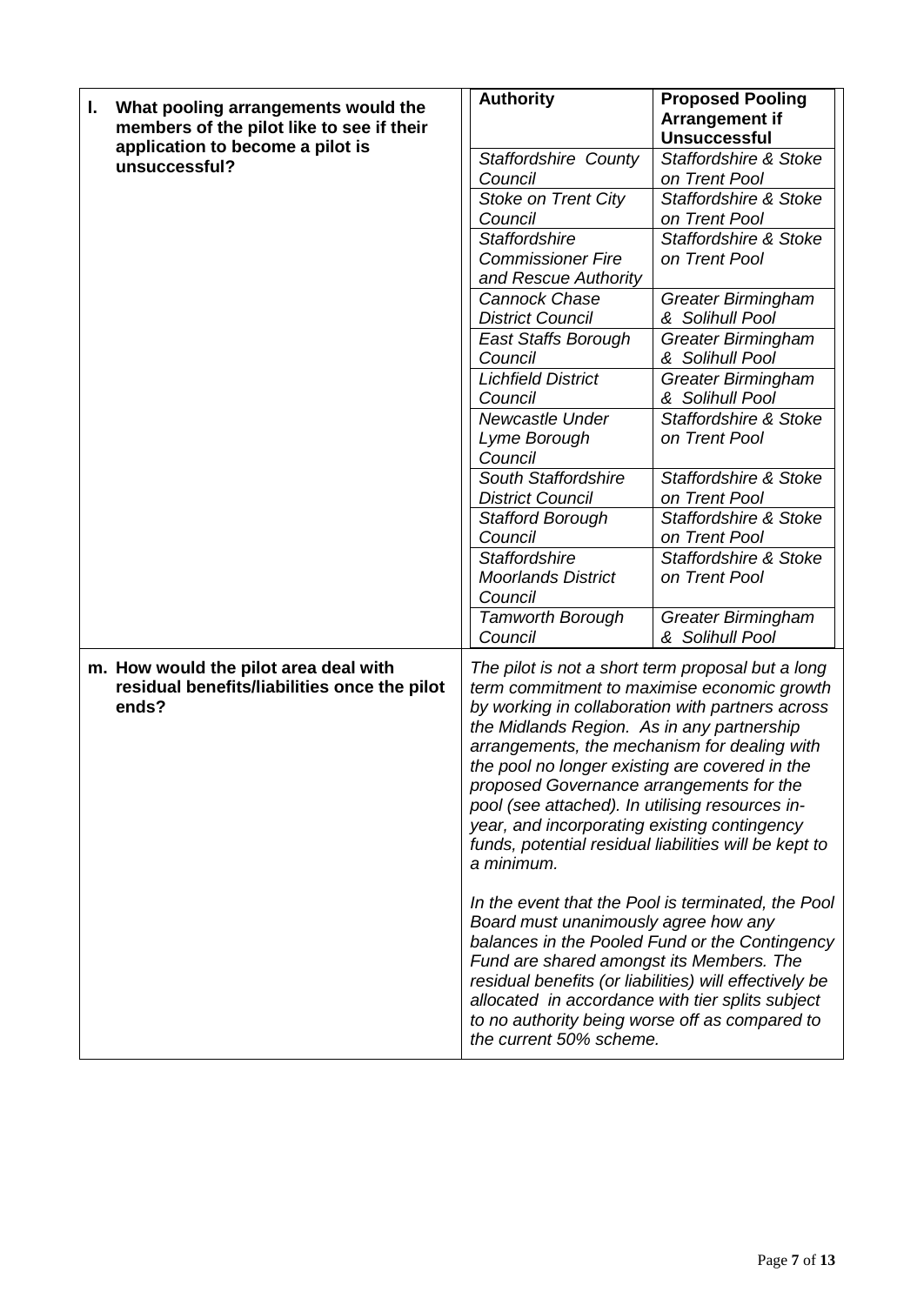### **4. Details of the pilot proposal**

*Please explain how your proposal fulfills each of the below criteria for becoming a 75% business rates retention pilot in 2019/20 (as outlined in 3.2 of the 'Invitation to Local Authorities in England to pilot 75% Business Rates Retention in 2019/20'). If relevant, you may reference answers provided in section 3 of this application form and use this section to provide more detail on the responses. Although there is no formal word limit for answers provided in this section, please be as concise as possible.*

#### **a. How does the proposed pilot operate across a functional economic area?**

*The proposed pilot reflects the entire Staffordshire geographical area. However; Staffordshire's actual functional economic area is unique in that the Staffordshire and Stoke on Trent Area is at the heart of future economic growth, not only for the West Midlands, but the Midlands as a whole. Growth within Staffordshire is co-ordinated and delivered at County /City level in partnership with the Staffordshire and Stoke On Trent Local Enterprise Partnership. However, Staffordshire authorities have, in addition, developed partnerships with the Constellation- Northern Gateway: West Midlands Combined Authority; Greater Birmingham and Solihull Local Enterprise Partnership and the Midlands Engine. In addition, the I54 development was delivered in collaboration with Wolverhampton City Council.*



*The overriding objective of the Pilot is to put in place a mechanism to maximise Economic Growth. Regardless of the bodies that currently exist or are formed to progress the Industrial Strategy for the Midlands, the area is committed to maintaining, creating and developing partnerships to ensure Staffordshire can operate in a connected; co-ordinated and competitive manner but with due regard to the economic diversity of its area. Its synergistic working is not constrained by administrative boundaries but allows the strengths of the public and private sectors to deliver across a wider economic geography. This will not only increase the prosperity and opportunities for all Staffordshire residents but also ensure that it plays a key role in regional growth.*

*Appendix A) to this Application provides details of the successes of joint working to date and anticipated future benefits.*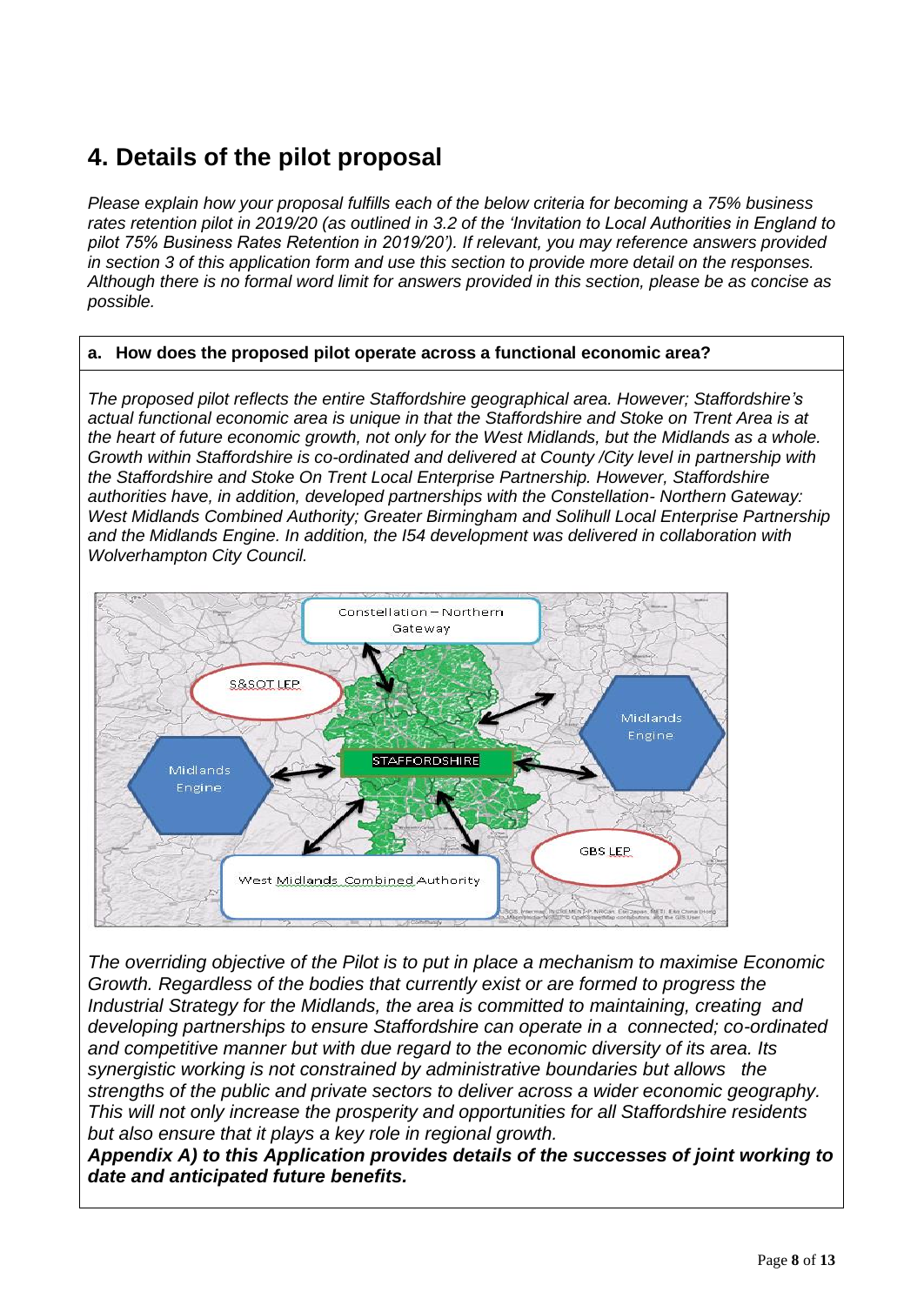#### **b. How does the pilot area propose to distribute and use the additional 25% of retained business rates growth across the pilot area?**

*The economic area of Staffordshire and Stoke on Trent has fully embraced the Business Rates Retention Incentive Scheme as a key driver in its Industrial /Growth Strategy. Our ultimate objective is to maximise the resources generated and retained within Staffordshire by collaborative working that enables :*

- *the area's economy to be more productive, diverse, resilient and innovative (Ideas)*
- the area's workforce to be better qualified, skilled and adaptable *(People)*
- *opportunities from its key connectivity networks - digital ,roads , railways (HS2) to be developed and maximized) (Infrastructure)*
- *its environment to be a more attractive, safer and healthier place to live (Place)*

*the best place to start and grow a business (Business Environment).*

*However in 2019/20, the Staffordshire "wide "pilot specifically aims to :* 

- *deliver the generation of additional resources for social care both in the form of direct service provision, and preventative care*
- *recognize the fundamental role of police in relation to Place, the Economy and Prosperity*
- *trial the changes in tier splits for two tier authorities to help manage the level of risk and reward open to Councils in multi tier areas, and*
- *ensure that the proposed 75% Business Rates scheme can operate across the unique and complex Economic Geography of Staffordshire and hence is a catalyst to maximise Economic Growth.*

*The cornerstone of the pilot is financial sustainability and to this end, as shown in the response to question 3h), the pilot does not intend to use the resources post 2019/20 but actually utilise the resources in year to meet cost pressures but also to release investment resources to deliver the Strategic Economic Plan.*

*A fundamental criticism (National Audit Office) of Business Rates Retention to date, is that the scheme, and in particular the caution required in dealing with volatility and appeals, has not allowed business rates growth to fund service delivery. This at a time when the local government sector has been subject to unprecedented levels of funding reductions and (unfunded) service pressures. The 2019/20 financial year represents a fallow period awaiting the Fair Funding Review, the full introduction of a 75% Business Rates Scheme and the Reset of Business Rates. Financial sustainability in that year is fundamental pending the redress of relative needs and resources. The Pilot will therefore allocate £9.5 million or 71% of the additional funding to the upper tier authorities to protect front line services.* 

*The Pilot will, in addition, release a minimum of some £2.9 million of investment resources to enable future economic growth to be delivered.*

*£ 0.2 million will be allocated to the Police & Crime Commissioner to determine how the Safer Place partnership agenda can be extended but, in particular, how an overarching strategy can be*  developed that ensures economic and business crime prevention is at the hub of Industrial */Economic Growth Strategy.*

*The Area has successfully modelled co-location and co-working as part of its People and Place Policing and Partnership working and extending this to the Economic and Prosperity Agenda is a natural progression.* 

*At present, the planning and delivery of the Economic Growth via the Strategic Economic Plan(SEP) has been constrained by the uncertainties that exist in relation to the future of Local Enterprise Partnerships and their funding and the complexities of the Business Rates System. In particular, a 12 month gap has existed between Business Rates growth and funding being reflected in the Delivery Plans of LEP'S and Investment pots.*

*A successful pilot application and the additional resources provided will enable the 40% allocation to Economic Development by each of the 8 Districts /Boroughs from Business Rates Growth to be directly invested in the 2019/20 financial year.*

In addition to providing additional resources to existing projects as contained in SEP Enabling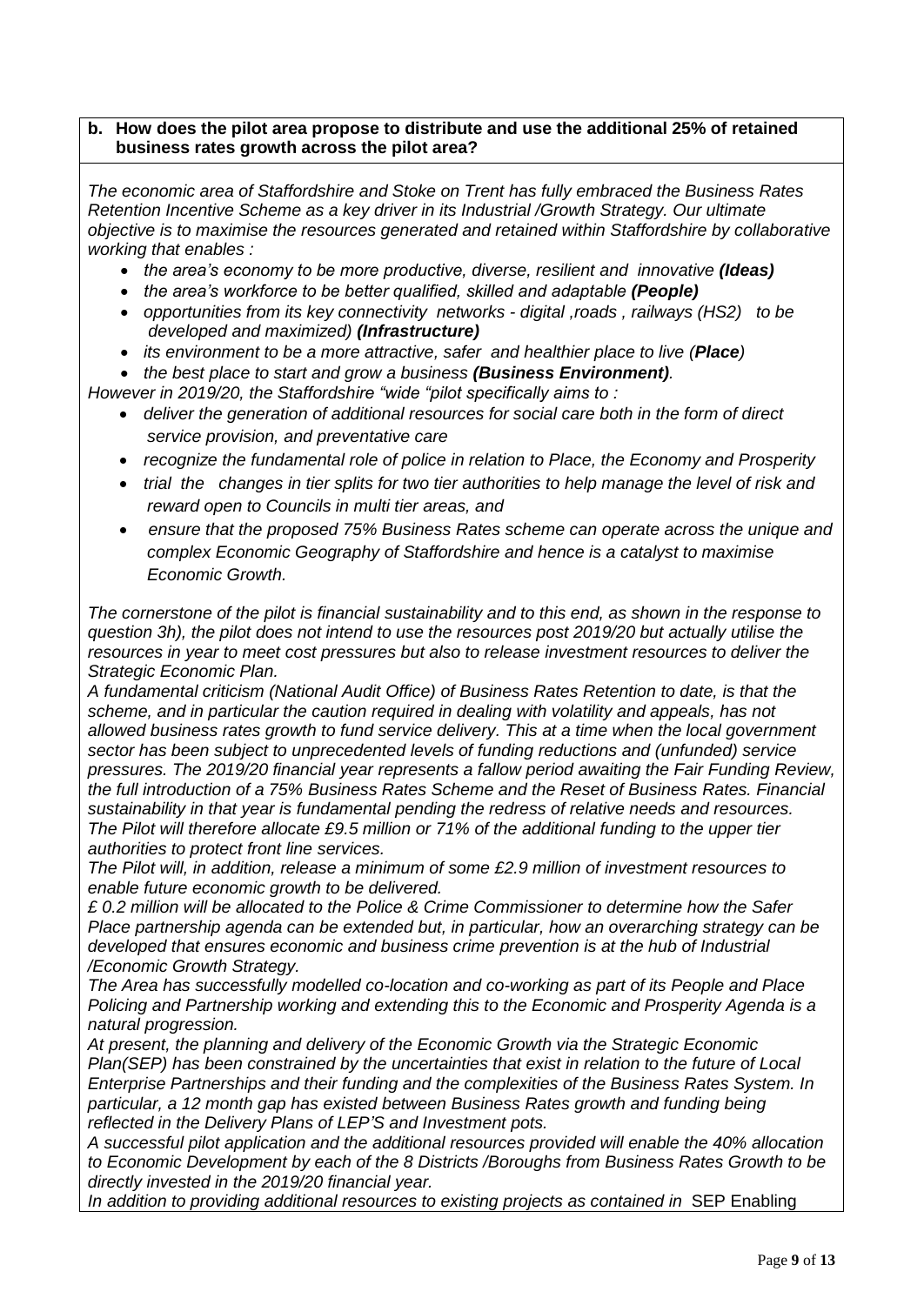Plans notably :-

- *Employment &Skills Resources Cultural economy*
- 
- 
- *Strategic Employment sites Strategic Connections Business Support/ Access to Finance*
- 
- *<i>Towns / Local Urban Centres Strategic Connections* 
	-
	-

*The £2.9 million can be released as a priority to develop delivery plans in relation to:-*

- o *advanced manufacturing*
- o *life sciences and healthcare*
- o *business, professional and financial services*
	-
- o *energy technologies and services*
- o *digital technologies*
- o *emerging and disruptive technologies*

o *creative industries*

*A Central Investment pot of £5.8 million has then been earmarked to invest in specific projects as part of a self funding rolling programme whereby projects provide a rate of return as measured by the Business Rates Growth retained.*

*To fulfill this ambitious agenda, it is essential that current service delivery is maintained and the importance of financial sustainability cannot be underestimated.*

*Key factors in Financial Sustainability, as reported in the National Audit Office Report of March 2018, are the unfunded cost pressures, of an ageing population and the increasing numbers of vulnerable children, and the quantum/allocation of Funding provided as part of the Local Government Finance Settlement.*

*The four year settlement for the period 2016/17 to 2019/20 set out to ensure councils delivering the same set of services receive the same percentage change in 'settlement core funding' for those sets of services .However ,this has not happened in practice. The two Upper Tier authorities have to date been subject to the same reductions in theoretical core spending power as its respective tier authorities but have not received any transitional funding or rebate of negative support grant to offset this. In particular, 2019/20 will see a further £66 million of the £153 million rebate of negative support grant being implemented for County Councils that will not directly benefit Staffordshire County Council with a similar position applying to Stoke on Trent City Council.* 

*In each of the four years of the settlement, the Staffordshire Area has had between the 2nd and 4th greatest reduction in core spending power of the 38 County areas in England.* 

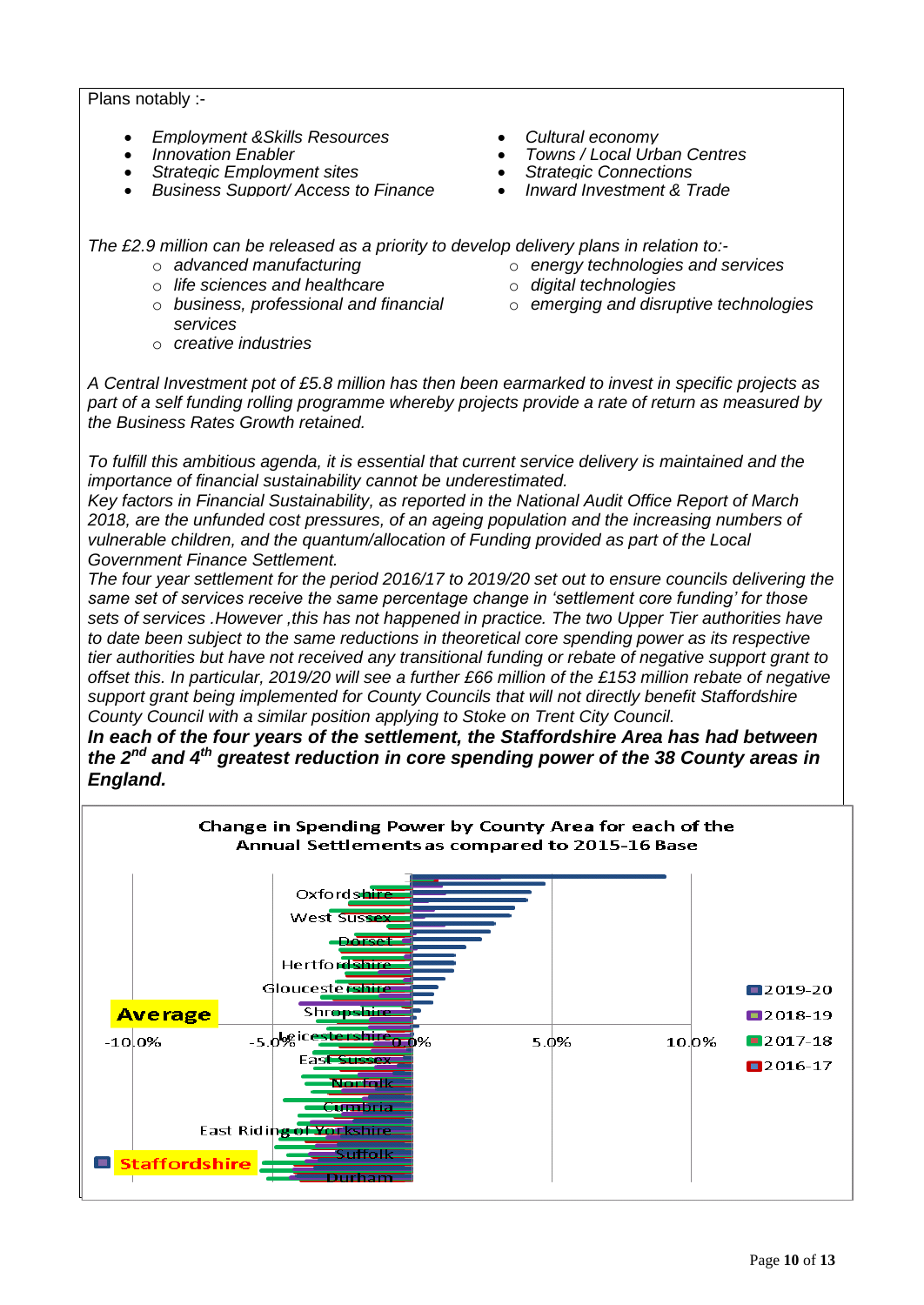*The impact of the elimination of Negative RSG is more prevalent in 2019-20 nevertheless a number of areas actually show increases in spending power in 2018- 19.*

*A comparison to the average reduction shows that the area has been under funded commencing at 1.5% in 2016/17 and projected to increase to 3.4% in 2019/20. This represents a cumulative reduction in resources available to the area, excluding the additional resources provided as part of 2018/19 pilot applications, of £67.8 million over this period.* 

**Table 1 : Additional reduction in Core Funding as compared to the average all other areas**

|                            | 2016/17 | 2017/18   | 2018/19                        | 2019/20 | <b>Total</b> |
|----------------------------|---------|-----------|--------------------------------|---------|--------------|
| Rank (out of 38)           | 2nd     | $\sim$ nd | $\mathbf{\Lambda}^{\text{tn}}$ | 3rd     |              |
| % Variance to Tier Average | 1.5%    | $1.9\%$   | 2.3%                           | 3.4%    |              |
| Amount                     | £11.2m  | £14.2m    | £17.1m                         | £25.3m  | £67.8m       |

*Appendix B) to this Application expands on this Financial Sustainability issue in more detail and refers to the 2019/20 Budget Deficits currently facing Staffordshire County Council and Stoke On Trent City Council.*

*In considering pilot applications and to promote financial sustainability we firmly advocate that the inequalities of the 2016/17 to 2019/20 settlement are fully taken into account.*

#### **c. How does the pilot area propose to arrange its governance for strategic decision-making around the management of risk and reward? How do the governance arrangements support proposed pooling arrangements?**

*The principal aim of the pool is to maximize sustainable economic growth and hence provide the resources for service delivery /financial sustainability and investment funds to enable future economic growth to be delivered. In essence the size of the proposed pool and its gearing ratio reflects the initial government objective of 100% rates retention. It provides the right level of balancing risk and reward with every additional pound raised in increased business rates resulting in an additional pound of local spending.*

*The Economic Growth agenda is driven within Staffordshire at Leader level supported through the Chief Executives Officer Group and the Chief Finance Officers Group. Strategic Decision Making at this level enables the economic geographies and partnership arrangements as described in 4a) to be fully dovetailed. Partnership initiatives represent a key element of the Agenda with the S&SOT Lep, GBS Lep, Constellation, Midlands Engine and Combined Authority each having a Lead Member / Officer.*

*A separate Pool Board will be responsible for the Governance arrangements of the pool itself with a shared risk and reward ethos building on the success and track record of the existing pools. The management of risks and rewards is effectively reflected in the tier splits whereby each authority will retain their respective proportion of growth. There is a clear incentive to grow, however, the arrangements recognise that due to the nature of each authority some might not be capable of growing at all or may potentially contract. Growth varies from 4% to 23% across the area, nevertheless, it is intended that all authorities will benefit from the proposed pilot with each authority guaranteed a minimum £200,000 of additional resources.*

*In pass porting the increase in tier splits from a 75% scheme, entirely to upper tier authorities the pool intends to mitigate the risk by operating a no detriment policy within the pool itself. To this end, the pool will operate on a no loss basis for each authority.*

- *Upper Tier authorities will be no worse off as a result of the change in tier splits*
- *Each member of the pool will retain the income they would have received if they were not a*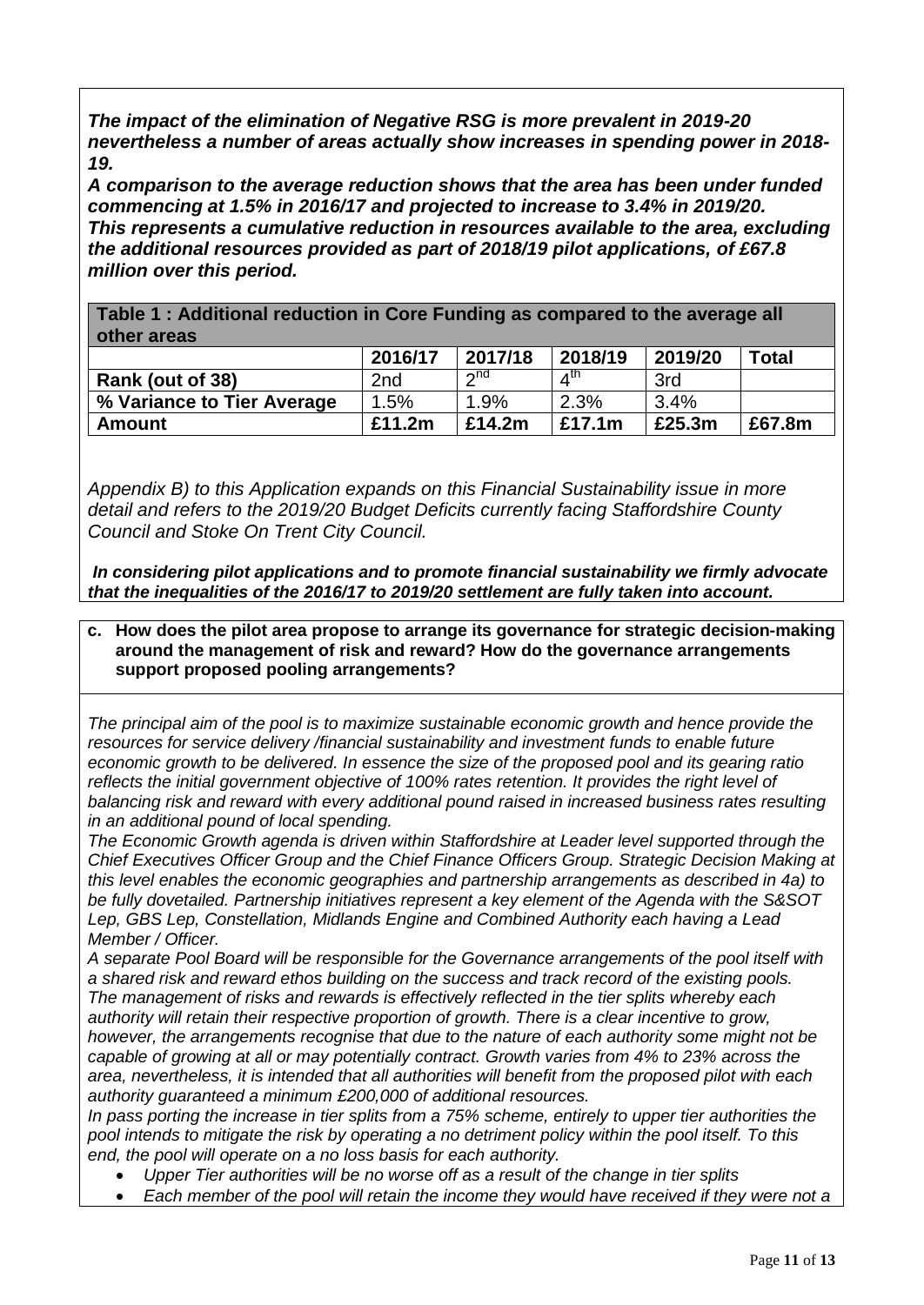*member of the pool* 

*No member will be worse off as compared with previous pool arrangements* 

*Safety net payments to an individual authority will be made in accordance with the 50% scheme and existing contingency fund reserves will be consolidated within the new pool. If in any financial year insufficient sums exist from the Government, via pool /pilot safety net provisions and the Contingency Fund of the pool itself, the County Council will meet the shortfall and will be reimbursed from the proceeds of the pool in the following year. In the event that the Pool is terminated, the Pool Board must unanimously agree how any balances (negative or positive) in the Pooled Fund or the Contingency Fund are shared amongst the Members The above represent worse case scenarios and the key focus of operational working will be to ensure that funds are utilised as soon as practically possible and reflected in decision making for 2019/20. In particular Staffordshire and Stoke on Trent Chief Finance Officers Group will oversee the NNDR1 submissions, Budget assumptions and undertake quarterly monitoring to feed into the bi – monthly Strategic Decision meetings as appropriate.* 

*A copy of the Governance arrangements for the Staffordshire and Stoke on Trent Pool is attached as Appendix C) to the application.*

*The Governance arrangements detail the Membership of the Pool, its Duration, Governance & Voting Rights, Amounts to be Pooled and Distribution methodology, Safety Net, Accountable Body and Termination.*

#### **5. Submitting your application**

Please return this form and Annex A with signatures of all s.151 officers from proposed pilot pool's member areas by the deadline of 25 September 2018. Where relevant, further evidence of points raised in this form may be included as an annex.

Please submit your completed application to:

[businessratespilots@communities.gsi.gov.uk](mailto:businessratespilots@communities.gsi.gov.uk) 

or

Business Rates Reform; Local Government Finance; Fry Building, 2 Marsham St, Westminster, London SW1P 4DF.